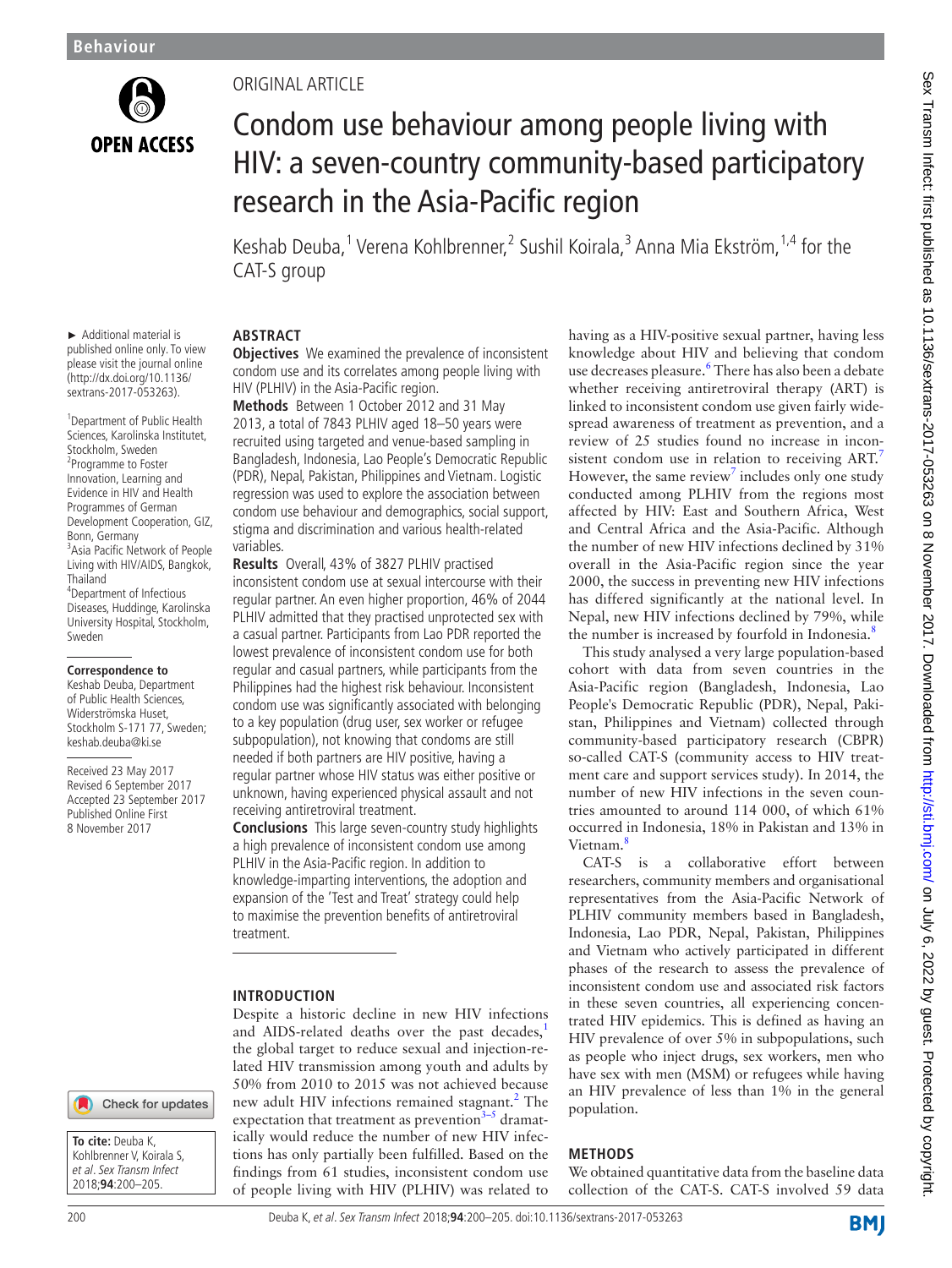collection sites across Bangladesh, Indonesia, Lao PDR, Nepal, Pakistan, Philippines and Vietnam and was designed to monitor and document factors related to access to HIV treatment and care and support services for PLHIV. Between 1 October 2012 and 31 May 2013, a total of 7843 PLHIV were recruited using modified targeted snowball sampling and facility-based sampling (online [supplementary figure](https://dx.doi.org/10.1136/sextrans-2017-053263)).[8](#page-4-5) To be eligible for the study, participants had to be between 18 and 50 years of age, had to self-report being diagnosed with HIV at least 3months before the date of the interview and had to provide written informed consent. The study process, setting, sample size, study tools and sampling technique have been described in detail previously.<sup>[9](#page-4-6)</sup>

#### **Measures**

A semistructured questionnaire was used to collect data through face-to-face interviews with a broad range of variables. Only variables relevant to the research question are reported in detail.

#### Outcome variable

Condom use behaviour in the past 6months was assessed both at sexual intercourse with a regular partner and at sex with a casual partner ('In the past 6months, how frequently did you use condoms when you had sex?'). A regular partner was defined as a spouse or partner in a relationship with the interviewee for at least 3months, and a casual partner was defined as any other sexual partner. Condom use behaviour was dichotomised into consistent use ('always') and inconsistent use ('never', 'sometimes' or 'most of the time').

#### Independent variables

Age, sex, education, occupation, income, living area, non-governmental organisation or community-based organisation membership and belonging to key populations (MSM, transgender, drug users, refugee, migrant workers and sex workers) at high risk of becoming infected with HIV were recorded as demographic characteristics. Factors having an established or theoretical association (eg, social support $10$ ) with condom use behaviour were taken into consideration (see online [supplemen](https://dx.doi.org/10.1136/sextrans-2017-053263)[tary appendix 1\)](https://dx.doi.org/10.1136/sextrans-2017-053263).

# **Statistical analysis**

Mean, SD and range were computed for continuous variables and frequencies for categorical variables. Logistic regression was used to examine the association between the independent variables and the outcome. Svy: logistic of STATA was used to fit the statistical model for complex survey data (in our case, 7 countries and 59 sites). All independent variables presenting a p value of  $\leq 0.20$  in the simple logistic regression and the control variable were included in the multiple logistic regressions. Two multiple logistic regression models with condom use behaviour as the outcome were computed, one among participants with a regular partner and one among participants with a casual partner. The variance inflation factors (VIFs) indicated no problematic multi-collinearity (all VIF values  $\leq$ 1.51). All statistical tests were based on a significance level of a p value  $\leq 0.05$ , and CIs were set at 95% confidence level.

#### **Ethical statement**

Participants were informed about the objectives and procedure of the study, and only those who were willing to give written informed consent or a thumbprint were enrolled. Furthermore, participants were made aware of their rights as participants and confidentiality was assured. Also, a code of conduct on confidentiality, questionnaire storage and analysis was developed and used. Participants were given small financial incentives for participation: US\$5 in Lao PDR, Indonesia, Nepal and Vietnam; US\$10 in Bangladesh, Pakistan and the Philippines.

## **Results**

In total, 7843 PLHIV were recruited across the seven countries. Selected participant characteristics are displayed in online [supplementary table.](https://dx.doi.org/10.1136/sextrans-2017-053263) Of the 7843 PLHIV recruited, 53.9% had a regular partner. Among those, 55.0% indicated their regular partner's HIV status as positive, 34.7% as negative and 10.3% as unknown.

In the past 6months, 3827 (48.8%) participants had sexual intercourse with a regular partner, of which 43.3% reported inconsistent condom use. Furthermore, 2044 participants (26.1%) had had sex with a casual partner in the past 6months,



<span id="page-1-0"></span>**Figure 1** Condom use behaviour with a regular or a casual sexual partner among people living with HIV from seven countries of the Asia-Pacific region.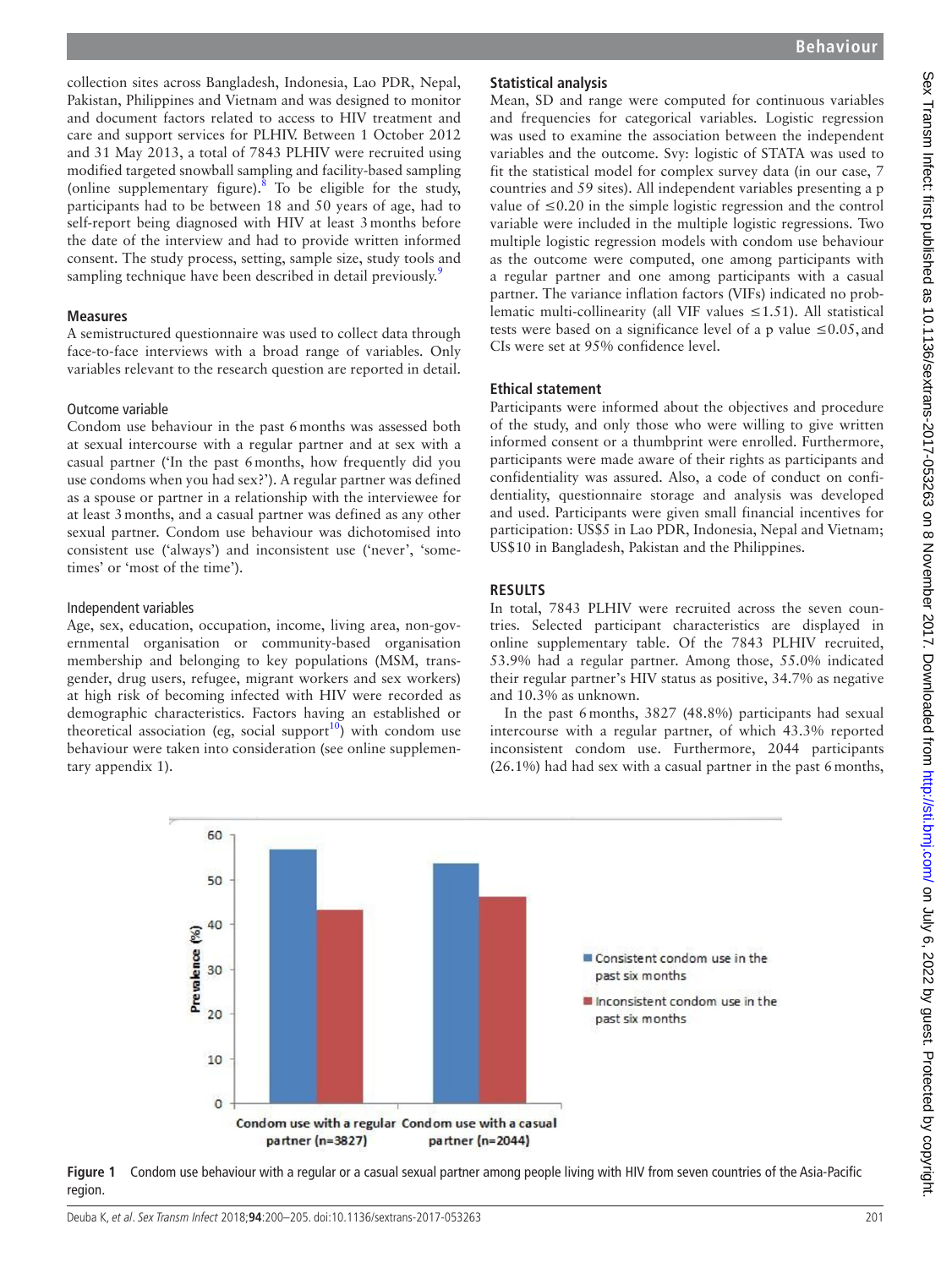<span id="page-2-0"></span>

| Table 1 | Prevalence of inconsistent condom use with a regular or a         |
|---------|-------------------------------------------------------------------|
|         | casual sexual partner among people living with HIV in Bangladesh, |
|         | Indonesia, Lao PDR, Nepal, Pakistan, Philippines and Vietnam      |

|             | Prevalence of inconsistent condom use<br>$n\frac{6}{6}$ |                |  |
|-------------|---------------------------------------------------------|----------------|--|
| Country     | <b>Regular partner</b>                                  | Casual partner |  |
| Bangladesh  | 22.5(88)                                                | 48.6 (17)      |  |
| Indonesia   | 45.3 (320)                                              | 41.4 (237)     |  |
| Lao PDR     | 13.6(37)                                                | 16.7(12)       |  |
| Nepal       | 41.8 (317)                                              | 31.1 (71)      |  |
| Pakistan    | 32.3 (98)                                               | 36.8(63)       |  |
| Philippines | 62.6 (218)                                              | 59.6 (320)     |  |
| Vietnam     | 55.2 (577)                                              | 52.5 (225)     |  |
| Total       | 43.3 (1655)                                             | 46.2 (945)     |  |

of which 46.2% reported inconsistent condom use. [Figure](#page-1-0) 1 shows the prevalence of inconsistent condom use for the two groups.

At the national level, participants from Lao PDR reported the lowest prevalence of inconsistent condom use for both regular and casual partners, while participants from the Philippines had the highest risk behaviour. Detailed data on the prevalence of inconsistent condom use at the national level are displayed in [table](#page-2-0) 1.

## **Condom use behaviour with regular and casual partners**

Inconsistent condom use was reported by 43.3% of the 3827 participants who had sexual intercourse with their regular partner in the past 6months. Results of the multiple logistic regression assessing the association between inconsistent condom use and the independent variables are displayed in [table](#page-3-0) 2.

Inconsistent condom use was reported by 46.2% of the 2044 participants who had sexual intercourse with a casual partner in the past 6months. Results of the multiple logistic regression assessing the association between inconsistent condom use and the independent variables are displayed in [table](#page-3-0) 2.

Inconsistent condom use with both regular and casual partners was associated with being female, being a refugee, lack of condom availability and lack of awareness that condoms are still needed if both partners are HIV positive ([table](#page-3-0) 2). PLHIV living in a small town or a rural area were less likely to report inconsistent condom use with a regular partner. Other factors that increased the likelihood of inconsistent condom use with a regular partner were being sex workers and getting diagnosed with HIV at a private hospital. PLHIV who indicated their partner's HIV infection status as positive and participants who did not know their partner's HIV infection were around three times more likely to report inconsistent condom use, compared with participants who indicated their partner's HIV infection status as negative ([table](#page-3-0) 2). PLHIV who had experienced physical assault and were current users of illicit drugs and who were not enrolled on ART were more likely to report inconsistent condom use with a casual partner.

## **Discussion**

Our findings suggest that the prevalence of inconsistent condom use with different sexual partners—regular or casual partners of unknown or different HIV status—is high (43%–46%) among PLHIV in this seven-country study in the Asia-Pacific region. Furthermore, women (when compared with men) and key populations (sex workers, refugees and drug users) were more likely

to report inconsistent condom use. Other characteristics found to be associated with inconsistent condom use were living area (urban), poor HIV treatment literacy, place of HIV diagnosis (private hospital), regular partner HIV status (HIV positive and unknown status) and the experience of physical violence. Inconsistent condom use among PLHIV who were not receiving ART at the time of the interview or who did not know about ART (overall 24% of the study participants, but with great variation between countries from 3% in Lao PDR to 33% versus34% in Nepal and Philippines) can be seen as a missed opportunity to use treatment as prevention benefits of ART. Inconsistent condom use among PLHIV not only poses a threat for secondary transmission of HIV but also leads to transmission of drug-resistant HIV strains, which will ultimately hamper the effectiveness of  $ART$ .<sup>[11](#page-4-8)</sup>

Across the study countries, participants from Lao PDR reported the lowest prevalence of inconsistent condom use for both regular and casual partners, whereas participants from Vietnam and the Philippines had the highest sexual risk behaviours. This finding is also consistent with previous research showing that inconsistent condom use is high among key populations (sex workers, drug users and MSM) living with HIV in Vietnam and Philippines, which is contributing rapidly to new HIV infec-tion in these countries.<sup>[12 13](#page-4-9)</sup> In addition, the growing inhumane approach to address drug issues in the Philippines, affecting scale up of HIV prevention and treatment efforts, $14$  will definitely escalate risky behaviours of key populations in the future, especially among drug users in the Philippines.

In our study, women were more likely to report inconsistent condom use with different partners. Other studies indicate that poverty and entrenched gender inequities influence unprotected sexual behaviours among women through various pathways such as by increasing survival sex, low self-esteem and poor condom negotiation skills.<sup>15–17</sup> In consistency with previous research,<sup>18–20</sup> we found that PLHIV involved in sex work, drug users and refugees are more likely to report inconsistent condom use. A recent review that includes most of the studies from Asia found that sex workers often lack access to condoms due to their unsafe sex work environment (changes to the venue, management, policing policies and access to prevention), which influences their condom use behaviours. $^{21}$  It is of major concern that National HIV Strategic Plans in most Asian countries so far have not prioritised refugees or internally displaced persons as a target population for HIV-related efforts,  $22-24$  and it should be an urgent priority to implement programmes to address non-use of condoms and to improve condom accessibility among refugees/internally displaced persons living in both camp and non-camp setting in the Asia-Pacific region.

The unique feature of the epidemic in the Asia-pacific region is that the HIV infection remains concentrated among key populations and in the urban areas. $w<sup>1</sup>$  Our study found that PLHIV living in an urban area were more likely to report inconsistent condom use with regular partners. We also found that having experienced physical assault or having a regular partner of HIV-positive and unknown status is associated with inconsistent condom use, which is similar to results in other studies conducted among PLHIV in Brazil and six countries in Central America.<sup>w2 w3</sup> PLHIV in our study with poor HIV treatment literacy (not being aware that condoms are needed if both sexual partners are HIV positive) were more likely to report inconsistent condom use with both regular and casual partners. Similarly, a study conducted among adult PLHIV in Ethiopia found that PLHIV with knowledge of HIV treatment were more likely to report consistent condom use.<sup>[w4](#page-5-4)</sup> This suggests that PLHIV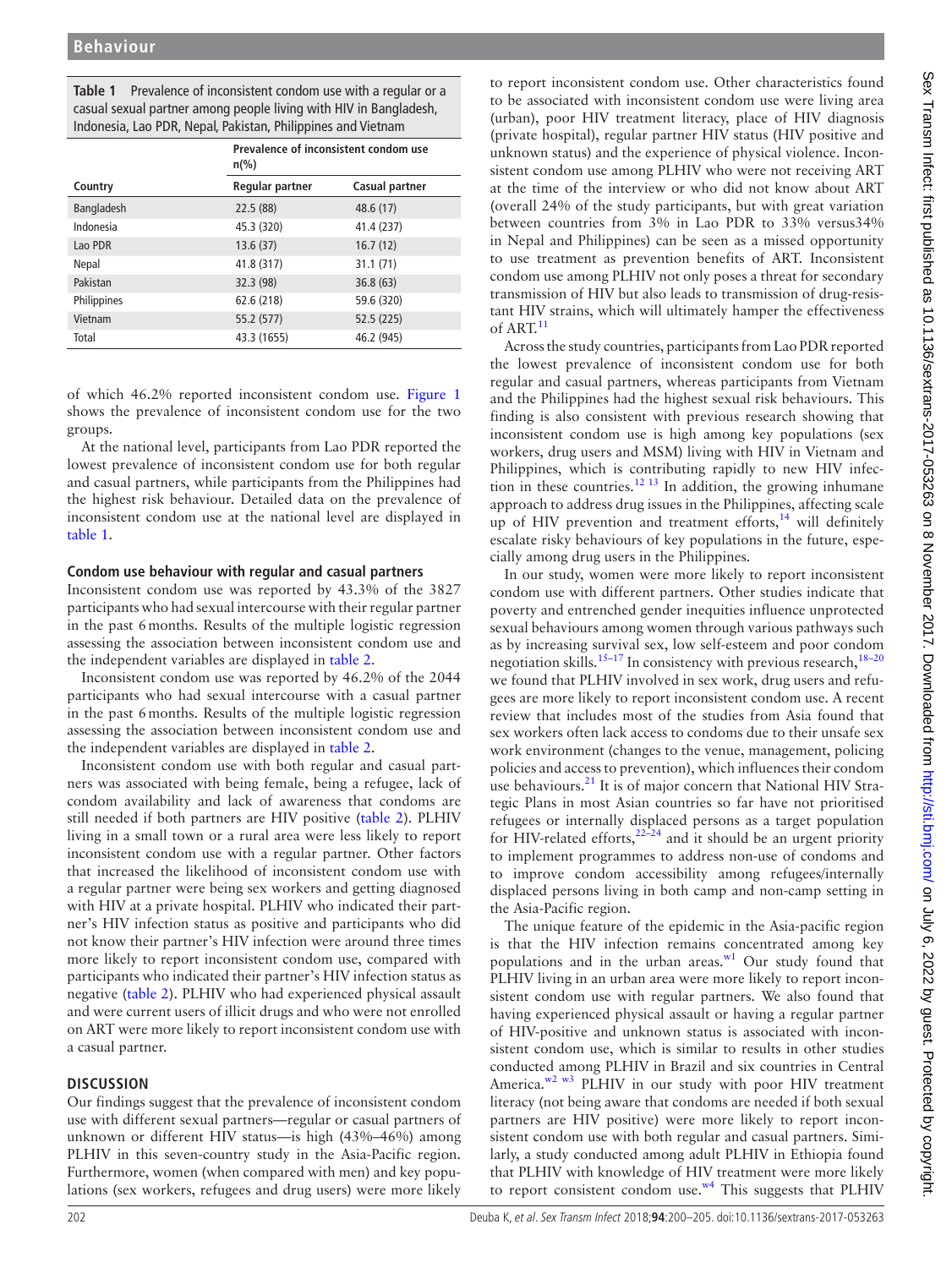<span id="page-3-0"></span>**Table 2** Multiple logistic regression assessing the association between inconsistent condom use with regular and casual partners among people living with HIV

|                                                                 | Inconsistent condom use with regular<br>partner (n=1 655) |                          | Inconsistent condom use with casual partner<br>$(n=945)$ |                            |
|-----------------------------------------------------------------|-----------------------------------------------------------|--------------------------|----------------------------------------------------------|----------------------------|
| <b>Characteristic</b>                                           | n(%t)                                                     | AOR‡ (95% CI)            | $n$ (% $t$ )                                             | AOR§ (95% CI)              |
| Sex                                                             |                                                           |                          |                                                          |                            |
| Male                                                            | 891 (38.2)                                                | $\mathbf{1}$             | 651 (45.2)                                               | $\mathbf{1}$               |
| Female                                                          | 747 (51.3)                                                | 1.55 (0.91 to 2.62)      | 240 (53.3)                                               | 1.71 (1.08 to 2.70)*       |
| Transgender                                                     | 17(44.7)                                                  | 1.15 (0.25 to 5.34)      | 54 (35.1)                                                | 0.83 (0.49 to 1.38)        |
| Living area                                                     |                                                           |                          |                                                          |                            |
| Large town or city                                              | 954 (48.7)                                                | $\mathbf{1}$             | 676 (48.5)                                               | $\mathbf{1}$               |
| Small town                                                      | 442 (37.1)                                                | $0.69$ (0.53 to 0.93)*   | 160 (41.0)                                               | 0.73 (0.44 to 1.23)        |
| Rural area                                                      | 258 (38.5)                                                | $0.60$ (0.42 to 0.86)*   | 109 (42.3)                                               | 0.69 (0.43 to 1.11)        |
| Key populations¶                                                |                                                           |                          |                                                          |                            |
| Sex worker                                                      | 249 (60.1)                                                | 1.57 (1.219 to 2.05)**   |                                                          |                            |
| Refugee                                                         | 100(62.9)                                                 | 2.74 (1.709 to 4.44)**   | 73 (76.0)                                                | 5.15 (2.09 to 12.66)**     |
| Prisoner                                                        | 64 (57.7)                                                 | 1.61 (0.75 to 3.45)      |                                                          |                            |
| Physical assault                                                |                                                           |                          |                                                          |                            |
| No                                                              |                                                           |                          | 851 (45.6)                                               | 1                          |
| Yes                                                             |                                                           |                          | 94 (53.7)                                                | 57 (1.25 to 1.99)**        |
| Illicit drug use                                                |                                                           |                          |                                                          |                            |
| Never                                                           |                                                           |                          | 607 (44.8)                                               | $\mathbf{1}$               |
| Past user                                                       |                                                           |                          | 213 (43.7)                                               | 1.26 (0.77 to 2.07)        |
| Current user                                                    |                                                           |                          | 125(62.2)                                                | 1.90 (1.08 to 3.36)*       |
| Place of HIV diagnosis                                          |                                                           |                          |                                                          |                            |
| Private hospital                                                | 234 (45.4)                                                | $\mathbf{1}$             |                                                          |                            |
| Government hospital or                                          | 945 (44.1)                                                | 0.73 (0.44 to 1.22)      |                                                          |                            |
| VCT centre in a hospital                                        |                                                           |                          |                                                          |                            |
| VCT centre in an NGO                                            | 345 (37.5)                                                | 0.63 (0.51 to 90.77)**   |                                                          |                            |
| Others <sup>tt</sup>                                            | 131 (53.25)                                               | 0.92 (0.44 to 1.90)      |                                                          |                            |
| Current enrolment in ART                                        |                                                           |                          |                                                          |                            |
| No                                                              |                                                           |                          | 376 (53.0)                                               | 1.40 (1.09 to 1.81)*       |
| Yes                                                             |                                                           |                          | 569 (42.7)                                               | $\mathbf{1}$               |
| HIV-related literacy <sup>##</sup>                              |                                                           |                          |                                                          |                            |
| Condoms are still needed when the viral load is undetectable    | 1136 (40.9)                                               | 0.93 (0.65 to 1.33)      |                                                          |                            |
| Sexual risk behaviour can lead to a drug resistance type of HIV | 1180 (41.4)                                               | 0.91 (0.67 to 1.21)      | 676 (44.5)                                               | 0.83 (0.59 to 1.18)        |
| Condoms are still needed if both partners are HIV positive      | 1193 (40.0)                                               | 0.52 (0.46 to 0.62)***   | 737 (44.8)                                               | 0.76 (0.66 to 0.89) ***    |
| HIV status of the regular partner                               |                                                           |                          |                                                          |                            |
| Negative                                                        | 342 (25.9)                                                | $\mathbf{1}$             |                                                          |                            |
| Positive                                                        | 1 086 (50.6)                                              | 3.03 (1.92 to 4.80)**    |                                                          |                            |
| Unknown                                                         | 227 (63.6)                                                | 2.76 (1.69 to 4.51)**    |                                                          |                            |
| Condom availability                                             |                                                           |                          |                                                          |                            |
| Always or mostly                                                | 1 172 (35.9)                                              | $\mathbf{1}$             | 631 (36.8)                                               | $\mathbf{1}$               |
| Sometimes                                                       | 315 (88.0)                                                | 12.60 (7.76 to 20.49)*** | 231 (95.9)                                               | 46.30 (20.51 to 104.51)*** |
| Never                                                           | 159 (86.9)                                                | 8.52 (5.24 to 13.8)***   | 82 (93.2)                                                | 25.71 (9.11 to 72.48)***   |

\*p≤0.05; \*\*p<0.01; \*\*\*p<0.001.

†Percentages are based on row frequencies.

‡Adjusted for age, occupation, non-governmental organisation/community-based organisation membership, income, social support from friends, housing instability, self-rated health, drug and alcohol consumption, children and the desire to have children, time since HIV diagnosis, current enrolment in ART, disclosure of the own HIV status to the partner, sex with someone else and the variables listed within the table.

§Adjusted for age, education, non-governmental organisation/community-based organisation membership, social support from family, self-rated health, time since HIV diagnosis, place of HIV diagnosis and the variables listed in the table.

¶Multiple responses were possible. Not belonging to the respective key population functioned as reference category in the regression. All key populations were included in bivariate analysis, but only those categories that were significant or marginally significant (>0.05 but <0.10) in bivariate analysis were presented in table. ††Participants were asked to specify; most frequent answers were 'abroad' and 'mobile VCT'.

‡‡Not knowing the respective fact functioned as reference category.

AOR, adjusted OR; ART, antiretroviral therapy; VCT, voluntary counselling and testing.

in the Asia-Pacific region are practising unsafe sexual behaviour either because they lack knowledge of different aspects of HIV transmission or that they, regardless of this, still practice risky sexual behaviours. The earlier issue can be addressed by proper delivery of information during counselling process, but to address the latter reason, we have to conduct qualitative studies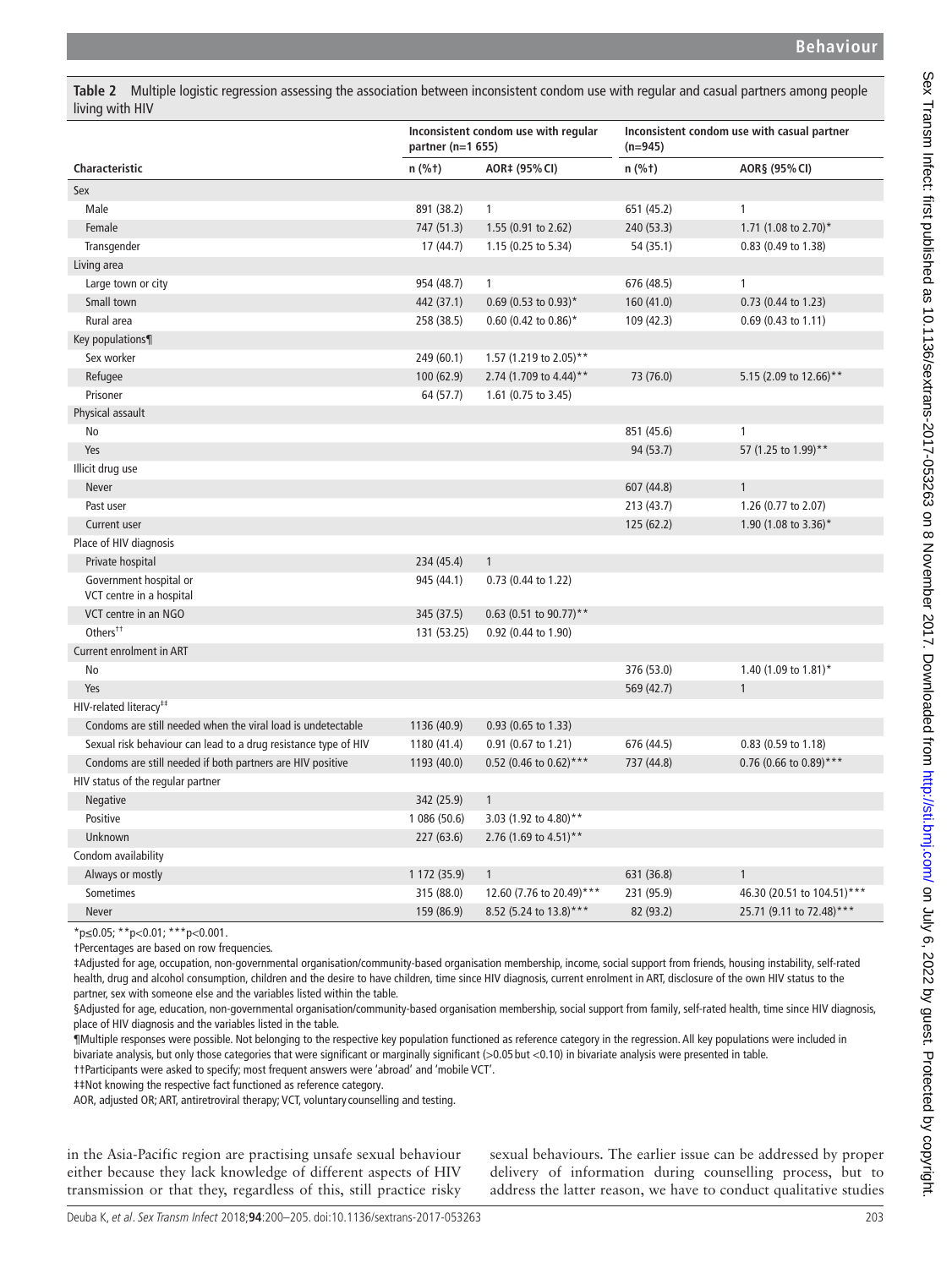for an in-depth understanding of reasons behind the intentional practice of unprotected sex among PLHIV.

One of the encouraging findings of our study is that those PLHIV who were enrolled in ART are less likely to practice inconsistent condom use than PLHIV who were not enrolled in ART. Similarly, a systematic review of studies from low-income countries and other independent studies conducted in South Africa and six countries in Central America found a lower likelihood of unprotected sex associated with ART.<sup>[w3 w5 w6](#page-5-5)</sup> This also suggests that the implementation of the 'Test and Treat' strategy—most of the countries in the Asia-Pacific region started recommending treatment irrespective of CD4 count—will increase the 'treatment as prevention' benefits of ART.

CBPR is widely used in others fields to generate evidence, $w^7$  but only to a limited extent in the area of HIV research.However, the current CBPR study suggests that this is a useful method to generateevidence for response activities among PLHIV. The existing national network of PLHIV in each study country greatly facilitated the coordination and management of research activities including field implementation. The informal sharing of challenges faced by PLHIV on a daily basis to access ART also helped us to refine our study variables. Their involvement in the data collection also helped us to recruit hidden and marginalised PLHIV who were experiencing the dual burden of stigma due to their HIV status and belonging to one of the key populations (MSM, transgender and sex workers). However, the biggest challenges we faced is that the use of study findings for evidence-based action is not uniform in all study countries. The capacity and interest of PLHIV leaders or activists to use study findings differ between study countries.

## **Conclusions**

Our study findings provide evidence of high prevalence of non-use of condoms with regular and casual partners among PLHIV in Bangladesh, Indonesia, Lao PDR, Nepal, Pakistan, Philippines and Vietnam. In addition to knowledge-imparting interventions, the adoption and expansion of 'Test and Treat' strategy will help to reduce secondary transmission of HIV in the Asia-Pacific region. Behavioural change intervention should also target key populations such as PLHIV involved in sex work, drug users and refugees.

#### **Key messages**

- $\blacktriangleright$  Inconsistent condom use with different partners was widely prevalent among people living with HIV (PLHIV) in the study countries.
- ► PLHIV from Lao reported the lowest prevalence of inconsistent condom use, while participants from the Philippines had the highest risk behaviour.
- ► Inconsistent condom use was associated with poor HIV treatment literacy, physical assault and not receiving antiretroviral therapy.

#### **Handling editor** Sevgi O Aral

**Collaborators** CAT-S group: Asghar Satti, Association of People Living with HIV Pakistan; Basanta Chettri, National Association of PHILV Nepal; Jun Orena (Noel), Pinoy Plus Association Philippines; Khamla Thidavanh, Association of People Living with HIV/AIDS Lao People's Democratic Republic; Laura Milette, Jaringan Gaya Warna Lentera (Jaringan GWL-INA), Indonesia; Mohammed Sharif, Ashar Alo Society Bangladesh; and Nguyen Hien, Vietnam Network of People Living with HIV.

**Contributors** KD, VK, SK and AME conceived and designed the study. KD contributed to the management of the data for this study. KD and VK performed the statistical analyses and wrote the first draft of the article. All authors discussed the results, revised and commented on the article and agreed to it being submitted for publication.

**Funding** This study was funded by The Global Fund to Fight AIDS, Tuberculosis and Malaria round 10 regional grant. The funders had no role in study design or protocol development, data collection or analysis, report writing or the decision to publish this research data in a peer-reviewed article.

#### **Competing interests** None declared.

**Ethics approval** The study protocol was approved by the responsible research council of each country (Bangladesh Medical Research Council, Number: BMRC/ NREC/2010-2013/1016; Indonesia: Atmajaya University, Number: 949/III/LPPM-PM.10.01/11/2012; Lao PDR: National Ethics Committee for Health Research at the Department of Hygiene and Diseases Control, Ministry of Health, Number: 63NECHR; Nepal Health Research Council, Number: 478; Pakistan: National Institution Bridge Consultants Foundation; Philippines: Department of Health Research Ethics Committee (DREC), Number: DREC201207; Vietnam: Ha Noi School of Public Health, Number: 128/2012/YTCC-HD3).

**Provenance and peer review** Not commissioned; externally peer reviewed.

**Data sharing statement** The data underlying this study are third party data. Data are available from the Asia Pacific Network of People Living with HIV/AIDS for researchers who meet the criteria for access to confidential data. Data are from the CAT-S study. The authors do not have any special access privileges to these data. All the data and the translated tools will be available from the following address: Monitoring Access to Treatment in Asia, Website: [http://www.apnmata.org.](http://www.apnmata.org) Sushil Koirala, Project Manager, Email: sushilkoirala@gmail.com, Tel: +662-2597488, Ocean Tower II, Unit 75-12, FL.15, Sukhumvit Road, Soi 21, Khlong Toei Nua, Watthana Bangkok, 10110 Thailand.

**Open Access** This is an Open Access article distributed in accordance with the terms of the Creative Commons Attribution (CC BY 4.0) license, which permits others to distribute, remix, adapt and build upon this work, for commercial use, provided the original work is properly cited. See:<http://creativecommons.org/licenses/by/4.0/>

© Article author(s) (or their employer(s) unless otherwise stated in the text of the article) 2018. All rights reserved. No commercial use is permitted unless otherwise expressly granted.

#### **References**

- <span id="page-4-0"></span>1 UNAIDS. Fact sheet. Geneva: UNAIDS, 2015.
- <span id="page-4-1"></span>2 Dehne KL, Dallabetta G, Wilson D, et al. HIV Prevention 2020: a framework for delivery and a call for action. *[Lancet HIV](http://dx.doi.org/10.1016/S2352-3018(16)30035-2)* 2016;3:e323-e332.
- <span id="page-4-2"></span>Cohen MS, Chen YQ, McCauley M, et al. Prevention of HIV-1 infection with early antiretroviral therapy. [N Engl J Med](http://dx.doi.org/10.1056/NEJMoa1105243) 2011;365:493-505.
- 4 Tanser F, Bärnighausen T, Grapsa E, et al. High coverage of ART associated with decline in risk of HIV acquisition in rural KwaZulu-Natal, South Africa. [Science](http://dx.doi.org/10.1126/science.1228160) 2013;339:966–71.
- 5 Piot P, Abdool Karim SS, Hecht R, et al. Defeating AIDS—advancing global health. [Lancet](http://dx.doi.org/10.1016/S0140-6736(15)60658-4) 2015;386:171–218.
- <span id="page-4-3"></span>6 Crepaz N, Marks G. Towards an understanding of sexual risk behavior in people living with HIV: a review of social, psychological, and medical findings. [AIDS](http://dx.doi.org/10.1097/00002030-200201250-00002) 2002;16:135–49.
- <span id="page-4-4"></span>7 Crepaz N, Hart TA, Marks G. Highly active antiretroviral therapy and sexual risk behavior: a meta-analytic review. [JAMA](http://dx.doi.org/10.1001/jama.292.2.224) 2004;292:224–36.
- <span id="page-4-5"></span>8 Magnani R, Sabin K, Saidel T, et al. Review of sampling hard-to-reach and hidden populations for HIV surveillance. [AIDS](http://dx.doi.org/10.1097/01.aids.0000172879.20628.e1) 2005;19(Suppl 2):S67–S72.
- <span id="page-4-6"></span>9 Koirala S, Deuba K, Nampaisan O, et al. Facilitators and barriers for retention in HIV care between testing and treatment in Asia—a study in Bangladesh, Indonesia, Lao, Nepal, Pakistan, Philippines and Vietnam. [PLoS One](http://dx.doi.org/10.1371/journal.pone.0176914) 2017;12:e0176914.
- <span id="page-4-7"></span>10 Zimet GD, Dahlem NW, Zimet SG, et al. The multidimensional scale of perceived social support. [J Pers Assess](http://dx.doi.org/10.1207/s15327752jpa5201_2) 1988:52:30-41.
- <span id="page-4-8"></span>11 Smith DM, Richman DD, Little SJ. HIV superinfection. [J Infect Dis](http://dx.doi.org/10.1086/431682) 2005;192:438-44.
- <span id="page-4-9"></span>12 Thanh DC, Hien NT, Tuan NA, et al. HIV risk behaviours and determinants among people living with HIV/AIDS in Vietnam. [AIDS Behav](http://dx.doi.org/10.1007/s10461-008-9451-8) 2009;13:1151-9.
- 13 Parry J. Philippines records highest number of new HIV cases since 1984. [BMJ](http://dx.doi.org/10.1136/bmj.h2671) 2015;350:h2671.
- <span id="page-4-10"></span>14 Rahman F, Kamarulzaman A. Southeast Asia in focus: stemming the reawakening of prohibitionism. [J Int AIDS Soc](http://dx.doi.org/10.7448/IAS.19.1.21279) 2016;19:21279.
- <span id="page-4-11"></span>15 Krishnan S, Dunbar MS, Minnis AM, et al. Poverty, gender inequities, and women's risk of human immunodeficiency virus/AIDS. [Ann N Y Acad Sci](http://dx.doi.org/10.1196/annals.1425.013) 2008;1136:101-10.
- 16 MacLachlan E, Neema S, Luyirika E, et al. Women, economic hardship and the path of survival: HIV/AIDS risk behavior among women receiving HIV/AIDS treatment in Uganda. [AIDS Care](http://dx.doi.org/10.1080/09540120802184121) 2009;21:355–67.
- 17 Mitchell HS, Stephens E. Contraception choice for HIV positive women. Sex Transm [Infect](http://dx.doi.org/10.1136/sti.2003.008441) 2004;80:167–73.
- <span id="page-4-12"></span>18 Stein JA, Rotheram-Borus MJ, Swendeman D, et al. Predictors of sexual transmission risk behaviors among HIV-positive young men. [AIDS Care](http://dx.doi.org/10.1080/09540120412331291724) 2005;17:433-42.